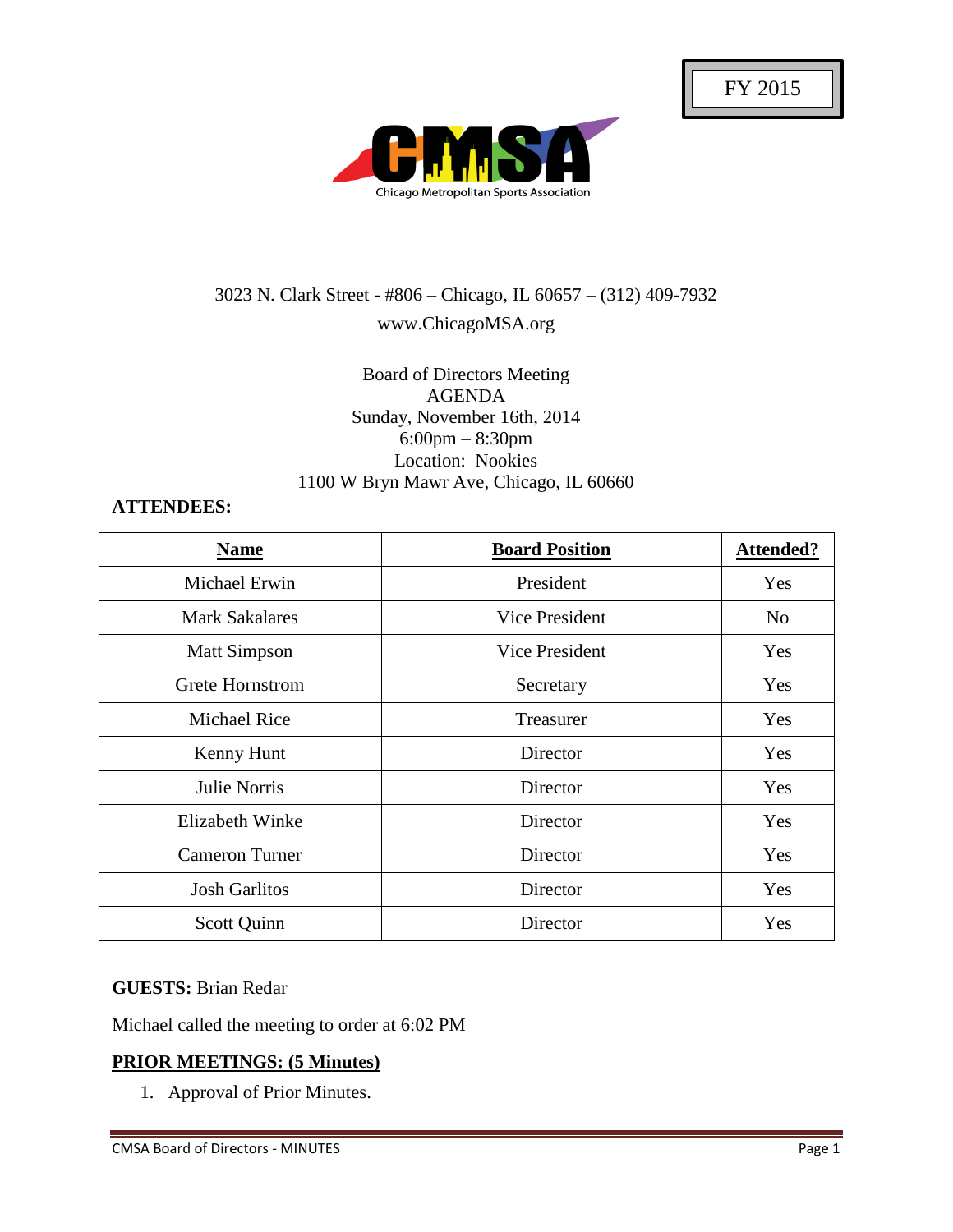- a. Elizabeth motion, Scott 2nd, motion carried
- 2. Approval of Agenda.
	- a. Kenny motion and Matt 2nd, motion carried

# **SPECIAL BUSINESS: (120 Minutes)**

- 1. Closed Discussion (45 minutes)
- 2. Treasurers Report/Audit Update (15 minutes)
	- a. 1747 members paid
	- b. Audit almost finished
	- c. Open registration for Badminton Winter Doubles, Open Basketball, Women's Basketball, Open Dodgeball, Women's Dodgeball, Indoor Soccer, Open Volleyball, and Women's Volleyball
	- d. Michael E motion to approve, Scott  $2<sup>nd</sup>$ , motion carried
- 3. Toy Drive (5 minutes)
	- a. Michael E working on setting up the toy drive with Felipe Rojas
	- b. Will ask both Men's and Women's Football
- 4. Annual Party (10 minutes)
	- a. Line-up is set
		- b. Working on promotion
- 5. Survey (20 minutes)
	- a. 800 people took the survey
	- b. Expanding survey to individual leagues when seasons complete
- 6. Marketing (10 minutes)
	- a. Increase online advertising in January or February
	- b. Increase marketing to undergraduate programs
	- c. Considering a refer a friend campaign for brand new people to CMSA
	- d. Evaluating more events like capture the flag
- 7. I'm From Driftwood (Michael Erwin) (10 minutes)
	- a. A forum for LGBTQ community to share their stories <http://imfromdriftwood.com/>
	- b. The founder would like to work with CMSA to have people share their stories
		- i. Why did you start playing for CMSA
- 8. Women's Flag Football Update (5 minutes)
	- a. Work with commissioner and board for succession planning
- 9. Rowing (5 minutes)
	- a. Continuing discussion on partnering with Chicago Rowing
- 10. Contributions to CMSA (10 minutes)
	- a. Each board member discussed contributions in the first quarter of FY15

# **NEW BUSINESS/CLOSE: (10 Minutes)**

- 1. Open Forum
	- a. Succession planning for commissioners, especially for larger sports
- 2. Feedback and Close
	- a. Scott motioned, Camron 2nd. Motion carried